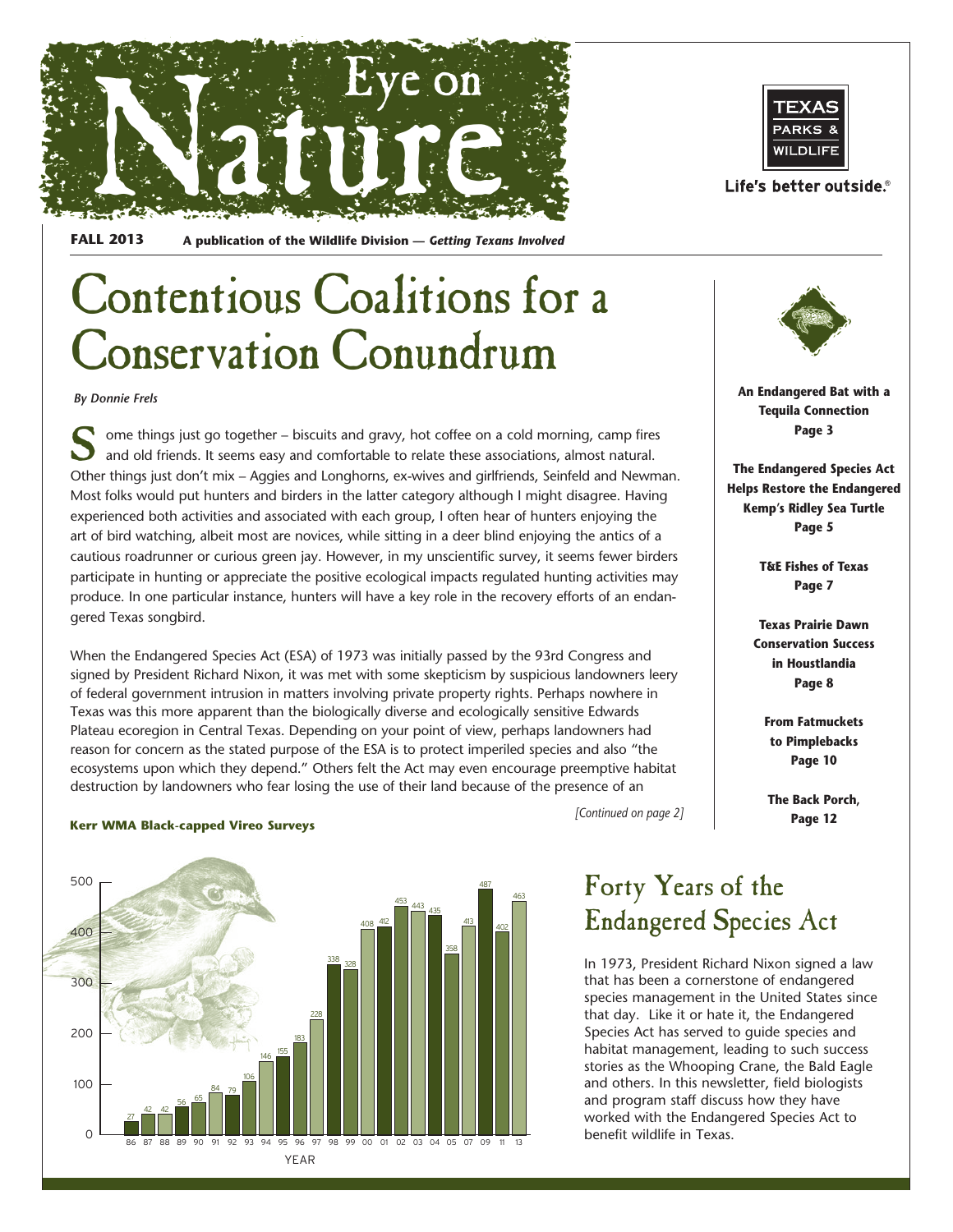Executive Director Carter P. Smith

Editor, *Eye on Nature* Mark Klym

COMMISSION T. Dan Friedkin, Chairman Houston Ralph H. Duggins, Vice-Chairman Fort Worth Roberto De Hoyos Austin Dan Allen Hughes, Jr. Beeville **Bill Jones** Austin James H. Lee Houston Margaret Martin Boerne S. Reed Morian Houston Dick Scott Wimberley

Lee M. Bass, Chairman-Emeritus Fort Worth

TEXAS PARKS AND WILDLIFE DEPARTMENT MISSION STATEMENT *"To manage and conserve the natural and cultural resources of Texas and to provide hunting, fishing and outdoor recreation opportunities for the use and enjoyment of present and future generations."*

You may view this publication through the TPWD Web site. Please notify us by completing a request form at www.tpwd.texas.gov/enews/. Once verified, we will notify you by e-mail when a new version of your selected newsletter is posted at www.tpwd.texas.gov/newsletters/. Your name and address will be removed from the printed version mail distribution list.

### FOR MORE INFORMATION

All inquiries: Texas Parks and Wildlife Department, 4200 Smith School Rd., Austin, TX 78744, telephone (800) 792-1112 toll free, or (512) 389-4800 or visit our website for detailed information about TPWD programs: www.tpwd.texas.gov



© 2013 Texas Parks and Wildlife Department PWD BR W7000-255 (10/13) In accordance with Texas State Depository Law, this publication is available at the Texas State Publications Clearinghouse and/or Texas Depository Libraries.



TPWD receives federal assistance from the U.S. Fish and Wildlife<br>Service and other federal agencies. TPWD is therefore subject<br>to Title VI of the Civil Rights Act of 1964, Section 504 of the<br>Rehabilitation Act of 1973, Tit Act of 1990, the Age Discrimination Act of 1975, Title IX of the

Education Amendments of 1972, in addition to state anti-discrimination laws. TPWD will comply with state and federal laws prohibiting discrimination based on race, color, national origin, age, sex or disability. If you believe that you have been discriminated against in any TPWD program, activity or event, you may contact the U.S. Fish and Wildlife Service, Division of Federal Assistance, 4401 N. Fairfax Drive, Mail Stop: MBSP-4020, Arlington, VA 22203, Attention: Civil Rights Coordinator for Public Access.

ADDRESS CHANGES: For address changes, or to be added or removed from our mailing list, please contact mark.klym@tpwd.texas.gov. We look forward to providing the information you need to understand, appreciate, manage and conserve the natural resources of Texas for the use and enjoyment of present and future generations.

#### *[Contentious Coalitions for a Conservation Conundrum, continued from page 1]*

endangered species; known colloquially as "Shoot, Shovel and Shut-Up." One example of such perverse incentives is the case of a forest owner who, in response to ESA listing of the Red-cockaded Woodpecker, increased harvesting and shortened the age at which he harvests his trees to ensure that they do not become old enough to become suitable habitat. Add two endangered songbirds to the fray in Central Texas and you get misinformation, contentious meetings, suspicious landowners, and locked gates. U.S. Fish and Wildlife Service personnel referred to themselves as "combat biologists" while TPWD wildlife biologists who historically nurtured and enjoyed a trusting relationship on private lands, found themselves without a key.

If Black-capped Vireos (BCVI) were the battle, Golden-cheeked Warblers were the war. Although both occurred in the Edwards Plateau, they were not common neighbors as each searched for very specific habitat requirements within the central part of the state. Simply stated, the warbler preferred old growth while the vireo needed new growth. As fate would have it, Black-capped Vireos (*Vireo atricapilla*) were of particular interest to a group of enterprising biologists and technicians working on the Kerr Wildlife Management Area (WMA) in western Kerr County. Owned by the Texas Parks and Wildlife Department, this 6,493-acre research and demonstration area led by Donnie Harmel and Bill Armstrong, was fast becoming known for innovative ideas and a holistic approach to land management focusing on the health of the ecosystem rather than the individual inhabitants.

At that time, cows were king and livestock grazing was the primary use of Hill Country range land. In order to be credible to landowners, most TPWD management plans had to consider livestock grazing and the Kerr WMA had discovered a way for cows and critters to coexist. For promoting attendance at their annual seminars, proper stocking rates and rotational grazing was part of the message while production of big antlered bucks was the

carrot. Problem was, cows attracted Brownheaded Cowbirds (*Molothrus ater*) and cowbirds have a disdain for proper parenting. Instead, they prefer foster parents who build cup-shaped nests just like the Black-capped Vireo, to incubate, feed, and raise their demanding offspring – often to the detriment of the rightful recipients. As a result, the Fish and Wildlife Service had cattle grazing on the Kerr in the crosshairs.

Ever diligent, our habitat heroes teamed with Joe Grzybowski of Central State University in Oklahoma to devise a research project investigating the real obstacles to BCVI population growth. Two overwhelming factors emerged: lack of proper nesting habitat and nest parasitism. To address the latter, cowbird trapping proved effective as captured cowbirds off the

*[Continued on page 4]*



**Kerr WMA** 



### The End of Hard Copies

As we have been saying for the past three editions, this will be the last hard copy of *Eye on Nature* that we mail out. Beginning with our April edition, the newsletter will only be available on our website at: **www.tpwd.texas.gov/publications/ newsletters/eye\_on\_nature/.** On this site, you will actually receive a larger, more detailed newsletter than what you have been receiving through the email, since our size is not restricted by page counts.

You can sign up to receive email notice of new postings of the newsletter at: **https://public.govdelivery.com/accounts/TXPWD/subscriber/new** We hope you have enjoyed the newsletter as much as we have enjoyed producing it.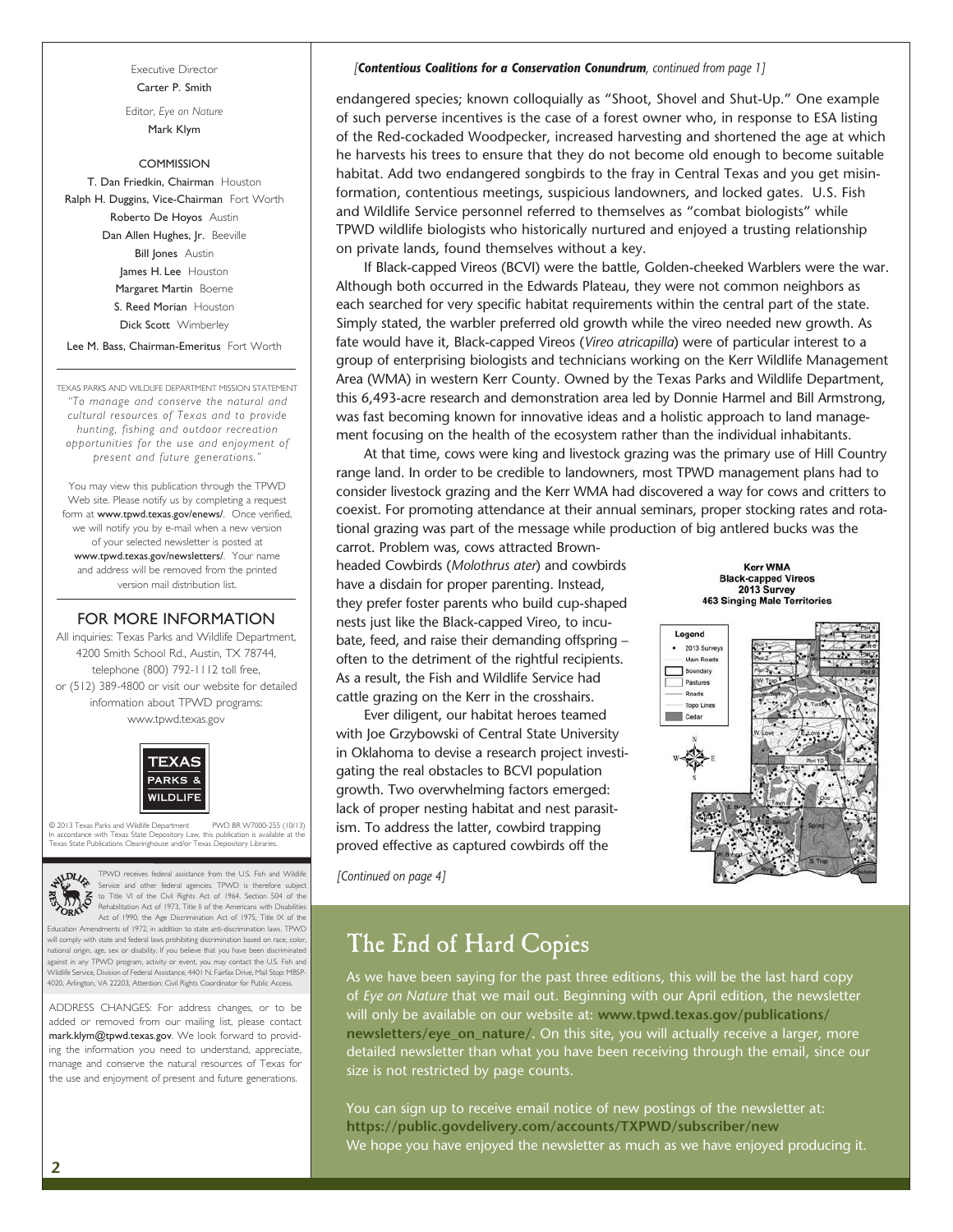## An Endangered Bat with a Tequila Connection

*By Jess Lucas*

Solve that they may be seen flying over-<br>
Most people have few encounters with bats – they may be seen flying over-<br>
have seen them roosting in a tree, cave, or old building. While some might<br>
not consider seeing a bat a p head at dusk, drinking from ponds and pools, or if you're lucky, you may have seen them roosting in a tree, cave, or old building. While some might not consider seeing a bat a positive sign, some cultures believe bats to be a symbol of good fortune and luck. Whatever your belief, bats are an ecological wonder, providing pest control, seed dispersal, and pollination around the world.

*Agave flower. © Travis Fisher*

If you still find you can't see bats in a positive light, consider this. Texas has a very special resident, the Mexican long-nosed bat, without which there would be no tequila.

The Mexican long-nosed bat (*Leptonycteris nivalis*) makes a seasonal foraging trek to West Texas every year, migrating north from Mexico. While most bats found in Texas are insectivorous (insecteating), this bat is specially built to consume nectar and pollen, primarily from the flowers of the agave. You may already know that tequila is made using agave plants, but you likely didn't know bats have made it all possible.

The migration of the Mexican longnosed bat appears to follow the range of the agave plant and the progression of the plants as they flower. The agave opens its flowers at night, and attracts the bats with large amounts of nectar. When the bats are feeding on the nectar and pollen, they pick up some pollen on their fur and faces, and transfer the pollen on to the next plant they visit, cross-fertilizing the agave. The bats and the agave are mutually dependent – the bats need the food, the plants need to reproduce. Likewise, the tequila industry benefits from the genetic diversity of the agave plants, which helps build resistance to disease and pests.

However, this relationship is in danger. In parts of the bats' range (primarily in Mexico and Central America) wherever bat roosts are found, entire colonies (usually containing multiple species) have been deliberately poisoned and roosts have been vandalized, primarily because of social stigmas regarding bats. In Latin America, vampire bats are considered harmful to livestock and stigmatized as being "evil," and all bats seem to get the same treatment. Unfortunately, Mexican long-nosed bats were hard hit by the blanket exterminations.

Additionally, the range-wide source of the agave plants on which the bats depend has also been decimated, and the continuous migration and foraging route of the bats now has gaps. In many cases, the loss of agave plants can be attributed to the production of regional bootleg liquor. To make the liquor, the plant is "beheaded" – the center of the plant (the part that will form a flower

stalk) is cut out, and when the plant base is deemed ripe it is trimmed and cut off the ground. This cone-looking part of the plant is full of fluids used to produce liquor. Unfortunately, flowering is a rare event in agaves, with some species gaining the name "century plant" for the time it takes them to bloom. Additionally, each plant only blooms once, and then the agave dies. When agaves are cut before blooming, a loss of genetic diversity for the agave species occurs – as does a loss of feeding opportunity for bats.

These two major issues led to the addition of the Mexican long-nosed bat to the U.S. Fish and Wildlife Service Endangered Species list in 1988. Incidentally, the species is now protected wherever found in the U.S., and additionally, Mexico has afforded it similar protection. Fortunately, over the past 20 years, educational efforts by bat conservation groups have helped turn public opinion on bats, and conservation efforts have begun on the Mexican side of the border,

*[Continued on page 4]*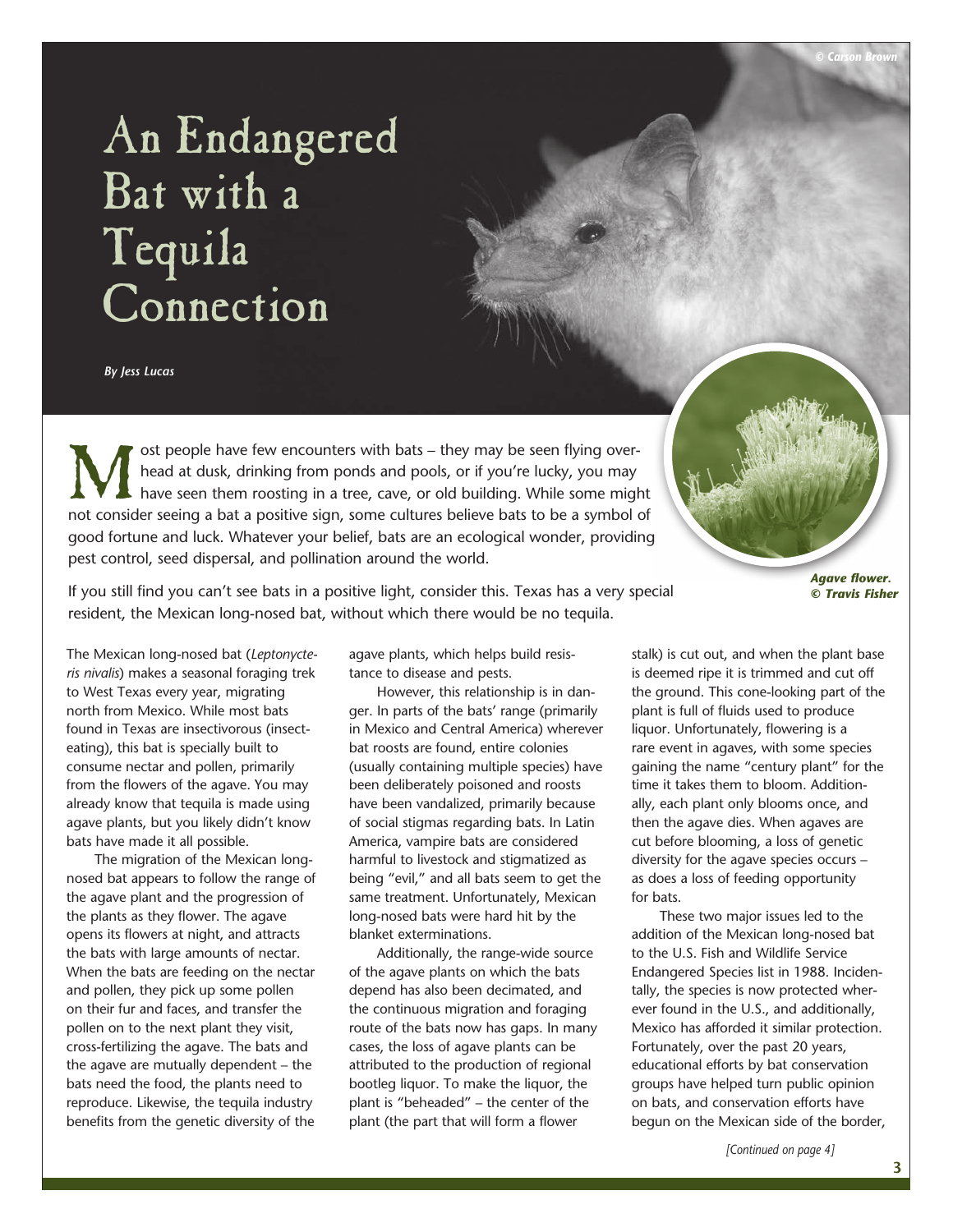#### *[Contentious Coalitions for a Conservation Conundrum, continued from page 2]*

Kerr perched on the Pearly Gates by the hundreds. Providing proper nesting structure proved problematic.

Although the requisite four-foot-high nesting structure is readily available for BCVIs in the Edwards Plateau, it seems white-tailed deer and other exotic mammals literally eat them out of house and home. What is one animal's home is another animal's hamburger. Unfortunately for the endangered songbird, landowners like deer, and in Central Texas, they're thicker than bugs on a bumper. With arguably the highest white-tailed deer density in the world and a monetary incentive for landowners to tolerate them, BCVIs literally got the short end of the stick.

Due to long-term trends derived from annual vegetation lines and deer surveys, Kerr WMA staff were keenly aware of the predictable cyclic fluctuations – as the deer population increased, vegetative diversity and abundance declined. To address the situation, biologists recommended reducing deer density by half on several occasions. While public hunters enjoyed and appreciated the increased opportunity, success at maintaining the desired density proved temporary as deer from adjoining properties packed their bags and moved to the lush accommodations provided at Club Kerr. Staff then reached into their management toolbox and pulled out an uncommon one for a state agency at the time – deerproof fencing. Soon our four-legged

friends across the fence would peer through the net wire and opine that the grass is indeed greener on the other side of the fence.

A cadre of camo-clad hunters served as willing participants in the battle for black-capped bungalows. Without the constant browsing pressure of deer and exotic ungulates, low-level structure returned to the motte producing species like shin oak and live oak which provide the majority of nesting substrate for these and many other passerines.

With Aldo Leopold's tools of wildlife management firmly in place, the Kerr WMA was now operating like a welltuned ecological machine.

- • Prescribed burning was reducing ashe juniper while rejuvenating grass and brush species.
- Rotational grazing proved the importance of rest and recovery for grass species while utilizing the range properly
- • Hunters and the high fence maintained deer density at appropriate levels so browse and forbs flourished
- Cowbird trapping was reducing nest parasitism not only for BCVIs but numerous species of other songbirds

While avoiding the temptation to concentrate management efforts on just birds, cows, or deer, Harmel and Armstrong built an ecosystem capable of producing a variety of desirable products appreciated by both birders and hunters.

A quick glance at the graphs provided will attest to the success of the ecosystems approach to proactive BCVI management rather than strict preservation of existing limited habitat. As Armstrong was fond of saying, "Black-caps are the poster child for good deer management."

Today, public opinion of the Endangered Species Act varies depending on personal perspective. Generally speaking, I would surmise a definite shift in general landowner attitudes with regards to private property impacts. Where landowners once feared the yoke of federal regulation, many now embrace the Act as a vehicle for property protection when threatened by proposed road or utility projects while others enjoy the monetary benefits now associated with recreational birding for rare and endangered species. Often in nature beneficial associations formulate over time out of necessity.

Although hunters and birders both enjoy a quest for quarry and an appreciation for things wild, they often seem to possess opposing ecological ideologies. Understanding the niche each occupies in natural resources conservation and management may assist us all in effectively navigating the road to recovery for our endangered resources.

**Donnie is Wildlife Management Area Project Leader responsible for the Kerr, Muse and Mason Mountain WMAs. He works out of the Kerr WMA.** 

### *[An Endangered Bat with a Tequila Connection, continued from page 3] © Nick Hristov*

improving the situation. Frequent population counts on the species have shown the situation is less dire than it was in the past.

The Mexican long-nosed bat is a part-time resident of West Texas, where it has been captured by researchers in Brewster and Presidio counties. It is known to roost in caves and mines, but there is only one known roost for the species in the United States, and that is within Big Bend National Park. This colony varies in size, but up to 10,650 individuals have located to the cave seasonally.

If you live in the Trans Pecos, you can help support the Mexican longnosed bat in a couple of ways. Locate a reputable source for local agave plants, and find a place in your garden for them. It will take years for the agave to bloom, but they provide nice greenery in the meantime. When the flower stalk does appear, it will provide food for bats, moths, and many other species.

If you don't have space for an agave plant, or desire a quicker turnaround, you can hang out a hummingbird feeder or two, and there's a chance the bats may visit the feeders for a quick snack at night.

**Jess was a non-game data specialist working with the Bat Working Group out of the Austin headquarters office.**



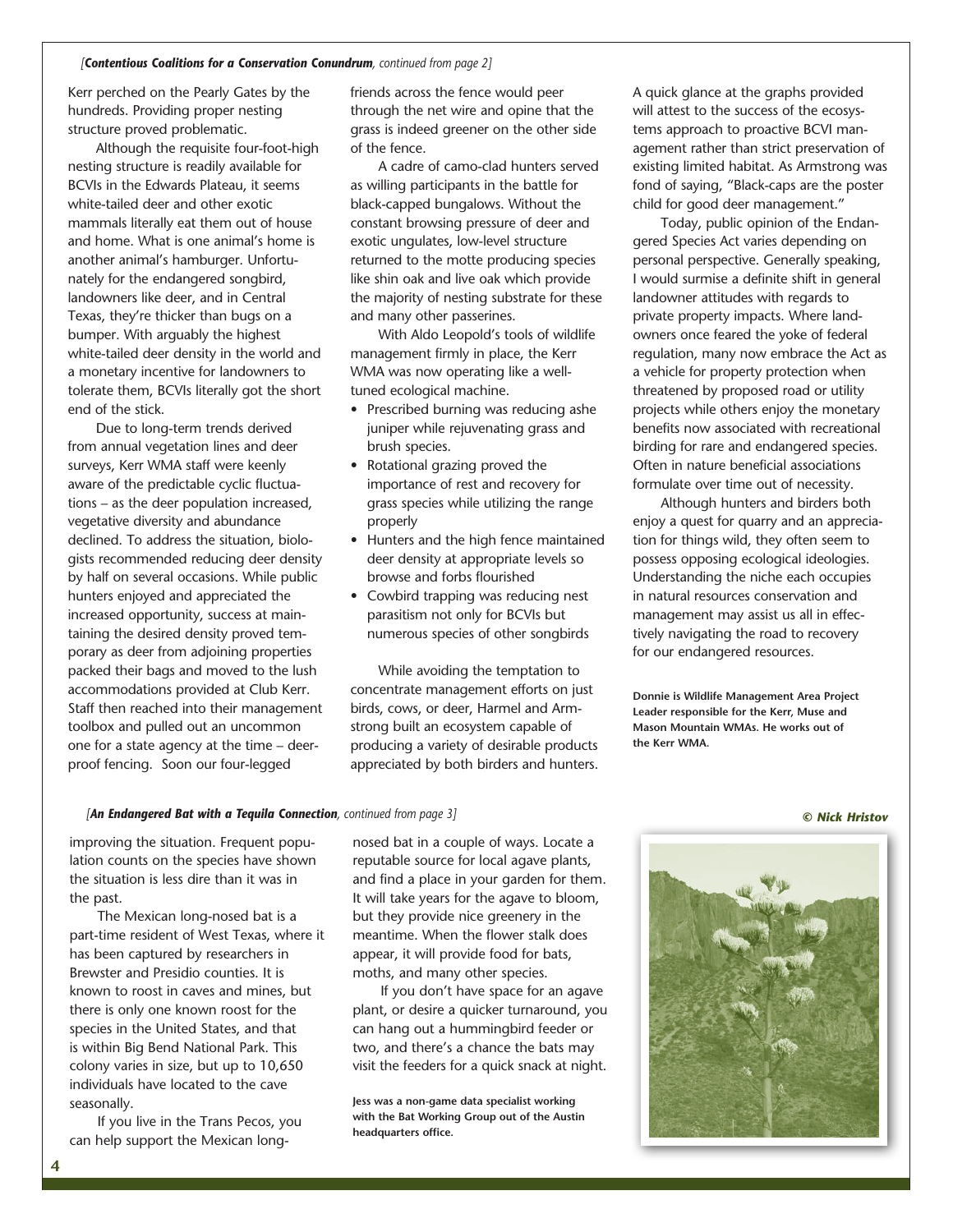

## The Endangered Species Act Helps Restore the Endangered Kemp's Ridley Sea Turtle

Then I began working with the Kemp's ridley sea turtle restoration effort at Padre Island National Seashore<br>(PAIS), Texas in 1980 the population was plummeting. Several agencies and many people were working<br>together to try (PAIS), Texas in 1980 the population was plummeting. Several agencies and many people were working together to try to save the species, but some feared that it could already be too late. Fortunately, all these years later, the Kemp's ridley population has increased and the outlook for the population is much more optimistic, thanks in large part to the U.S. Endangered Species Act of 1973 (ESA).

The first published record of a Kemp's ridley nesting in the wild was an individual found nesting in 1948 at what later became PAIS. Although PAIS is the most important Kemp's ridley nesting beach in the U.S, by far most nesting by this species occurs in Mexico. However, for many years, biologists did not know where most of the Kemp's ridley population nested. A Mexican engineer filmed a synchronous nesting emergence of Kemp's ridleys in 1947 at Rancho Nuevo in Tamaulipas, Mexico. Dr. Henry Hildebrand from Corpus Christi, Texas, discovered that film and showed it at a herpetological conference in the early 1960s. Based on this film, the number of turtles nesting at that time was estimated to be over 40,000.

Mexican biologists began studying and protecting the nesting turtles and nests on the beach at Rancho Nuevo starting in the mid-1960s, but they found that the population had plummeted. Despite continuing protection by the Mexican government, by the mid-1980s the population had decreased to an estimated 300 nesting females. This precipitous decline was due primarily to

poaching of eggs for use as a supposed aphrodisiac and incidental capture of juveniles and adults by shrimp trawling. As a result of this drastic population decline, Kemp's ridley sea turtle was listed as endangered throughout its range on December 2, 1970, and the species has received federal protection under the ESA for the last 40 years.

The purpose of the ESA is to protect and recover threatened and endangered species and the ecosystems they depend upon, so that they ultimately no longer need protection under the ESA. The ESA provided the framework and authority for the U.S. to aid with recovery efforts for this imperiled species. In 1977, a binational Kemp's Ridley Recovery Program was formed involving the U.S. Fish and Wildlife Service (FWS), National Marine Fisheries Service (NMFS), National Park Service (NPS), Instituto Nacional de la Pesca of Mexico, and Texas Parks and Wildlife Department (TPWD). As part of this bi-national program, the U.S. joined the on-going protection efforts on the nesting beach at Rancho Nuevo. In addition to trying to protect the nesting population in Mexico, another goal of

the bi-national program was to form a secondary nesting colony of Kemp's ridley turtles at PAIS, as a safeguard against extinction in case a political or natural disaster was to occur in Mexico. PAIS was selected as the location for this effort since the nesting habitat is preserved and protected as a national seashore and it is within the documented historic nesting range of the species.

From 1978-1988, 22,507 Kemp's ridley eggs were collected at Rancho Nuevo, packed in North Padre Island sand, and transported to PAIS for hatching. The hatchlings were released on the PAIS beach, allowed to crawl into the surf, and captured using aquarium dip nets after a brief swim in the Gulf of Mexico. It was hoped that this exposure to Padre Island sand and surf (termed "experimental imprinting") would cause the turtles to return to PAIS to nest when they reached adulthood. The captured hatchlings were transported to the NMFS Laboratory in Galveston, Texas, where they were reared in captivity for 9-11 months. This "head-starting" allowed the turtles to grow large enough to be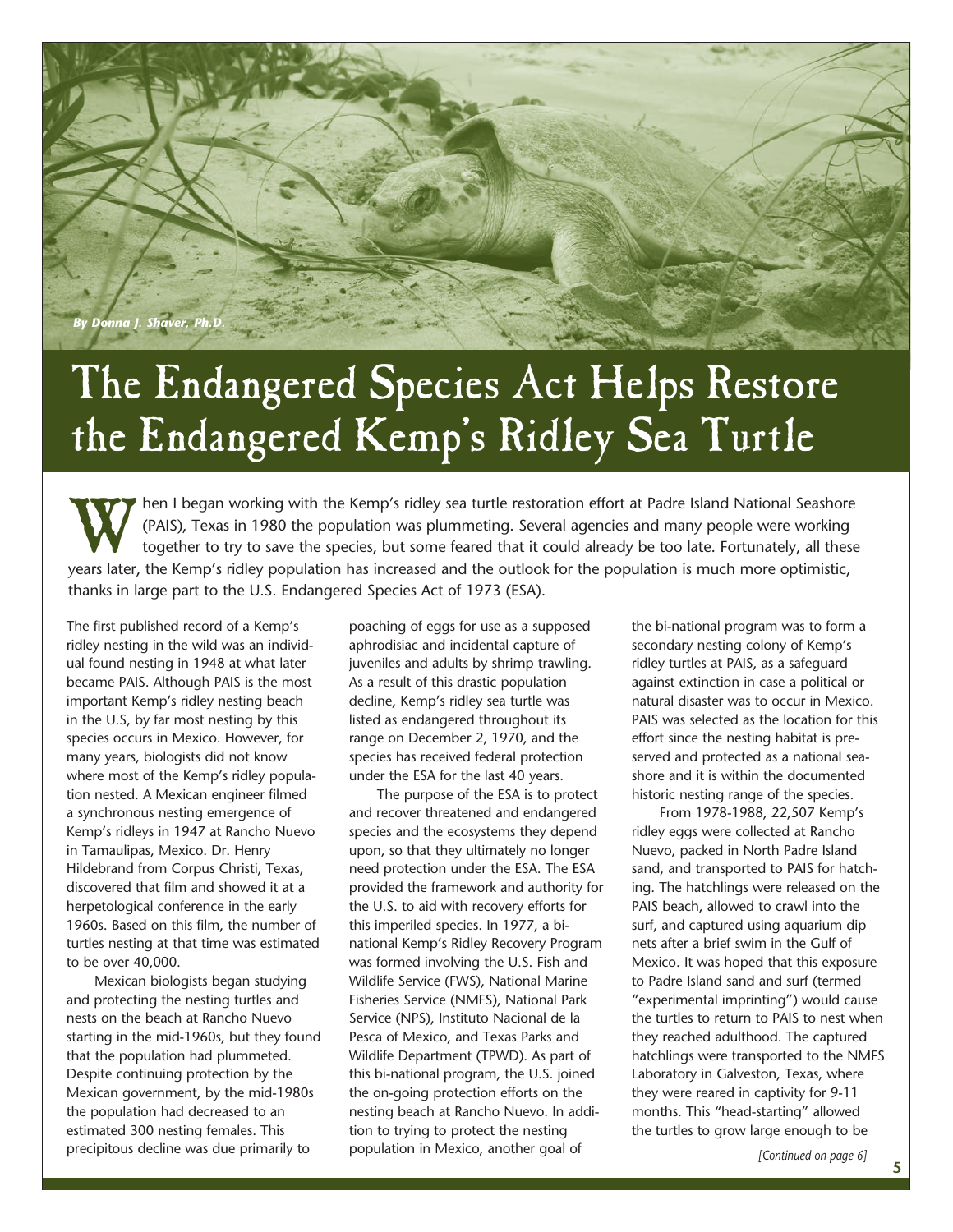tagged for future recognition and avoid most predators after release. Finally, the one-year-old turtles were released permanently, most into the Gulf of Mexico off Mustang and North Padre islands.

PAIS began patrols to find and protect nesting Kemp's ridleys and their eggs on North Padre Island in 1986. Patrol programs began later on other Texas beaches, and today patrols are conducted to some extent on all Texas Gulf of Mexico beaches annually, from April through mid-July. The six patrol programs in Texas are administered by Texas A&M University–Galveston, U.S. Fish and Wildlife Service, ARK, NPS, and Sea Turtle, Inc. Hundreds of dedicated staff members and volunteers conduct these patrols with the support of several organizations such as TPWD. Sea Turtle Restoration Project sponsors a toll-free telephone number (1-866-TURTLE5) to report nesting and stranded sea turtles in Texas.

Patrols are conducted primarily during daylight hours since Kemp's ridleys nest mostly during the day. Most nests are found by the sea turtle monitoring patrols, but some are found by other individuals working or recreating on the beach, especially in the developed areas of the coast. Eggs from nests found on PAIS and northward in Texas are transported either to the PAIS incubation facility or protected enclosures on the beach called corrals and the resulting hatchlings are released at PAIS, to help reinforce the bi-national effort to form a secondary nesting colony there. Eggs from South Padre Island are brought to a protective corral on South Padre Island for incubation, and the emerging hatchlings are released nearby. The public is invited to attend many of the hatchling releases held at PAIS and on South Padre Island, free-of-charge.

Texas waters also provide very important habitat for Kemp's ridley

turtles. Kemp's ridleys forage in Texas Gulf of Mexico and bay waters at various stages of their life cycle. Adult males and females feed in nearshore Gulf of Mexico waters, and a large portion of the adult female population uses these waters as a migratory corridor between foraging grounds in the northern Gulf of Mexico and nesting beaches in Mexico and Texas.

The Kemp's Ridley Sea Turtle Recovery Plan not only focuses on protection of the turtles on nesting beaches, but also in their marine habitat where these turtles spend the majority of their lives. This is addressed through the requirement of shrimp fishery to use turtle excluder devices (TEDs) to prevent incidental capture. Shrimping closures established by TPWD during the Kemp's ridley nesting season in Texas have also been extremely beneficial to the conservation of the species, while at the same time allowing shrimp to grow to a larger, more valuable size prior to market.

Several other recovery task priority items are also outlined in the Kemp's Ridley Recovery Sea Turtle Plan. One of these is operation of the Sea Turtle Stranding and Salvage Network. Many groups and individuals help find and document sea turtles stranded (washed ashore, alive or dead) in the U.S. and Mexico. Live stranded turtles are transported to rehabilitation facilities to receive care, with the objective of returning as many of those turtles as possible to the wild so that they can contribute to the population.

After years of effort from multiple agencies and federal protection under the Endangered Species Act, Kemp's ridley nesting has increased substantially from the population low of only 702 nests world-wide in 1985. A record 209 nests were recorded in Texas (including 106 at PAIS) and nearly 22,000 in Mexico during 2012. Some turtles from the



experimental imprinting and head-starting project have been confirmed nesting in the wild, mostly on North Padre and Mustang islands. They have contributed to the increase in nesting in Texas during recent years, but by far most nests found in south Texas are from turtles from the wild stock that are repopulating the area.

The substantial growth of the Kemp's ridley population is encouraging. The Kemp's ridley population can be down-listed to threatened status after a number of milestones outlined in the Kemp's Ridley Sea Turtle Recovery Plan are met. One of those milestones is 10,000 females nesting in a season. It will take more years to achieve this goal since each nester produces 2.5-3.0 nests within a season, and the rate of nesting increase has noticeably slowed since 2009. In order to continue to make progress towards population recovery, the ultimate goal of the ESA, conservation efforts in Mexico and the U.S. must continue.

**Donna J. Shaver is Chief of the Division of Sea Turtle Science and Recovery for the National Park Service at Padre Island National Seashore near Corpus Christi, Texas.**

#### **References:**

National Marine Fisheries Service, U.S. Fish and Wildlife Service and SEMARNAT. 2011. Bi-National Recovery Plan for the Kemp's Ridley Sea Turtle (*Lepidochelys kempii*), second revision. National Marine Fisheries Service. Silver Spring, MD 156 pp. + appendices.

Shaver, D.J. 2005. Analysis of the Kemp's ridley imprinting and headstart project at Padre Island National Seashore, Texas, 1978-88, with subsequent Kemp's ridley nesting and stranding records on the Texas coast. Chelonian Conservation and Biology 4(4):846-859.

Shaver, D.J. and C. Rubio. 2008. Post-nesting movement of wild and head-started Kemp's ridley sea turtles (*Lepidochelys kempii*) in the Gulf of Mexico. In: Endangered Species Research 4:43-55.

Shaver, D.J., K. Hart, I. Fujisaki, C. Rubio, A.R. Sartain, J. Pena, P.M. Burchfield, D. Gomez Gamez, and J. Ortiz. 2013. Foraging area fidelity for Kemp's ridleys in the Gulf of Mexico. Journal of Ecology and Evolution doi: 10.1002/ece3.594.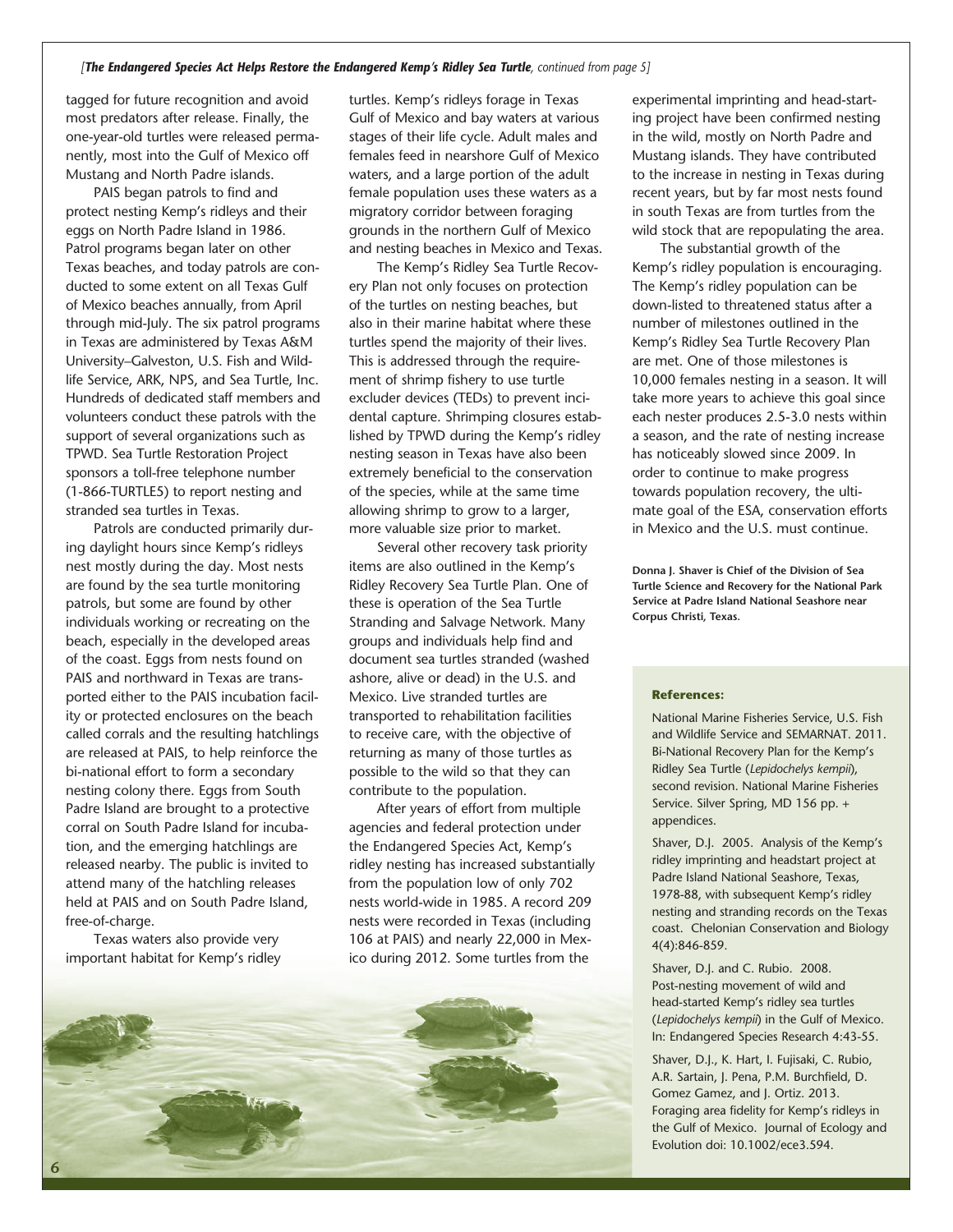## Threatened and Endangered Fishes of Texas

*By Gary Garrett and Megan Bean*

To a great extent, the Endangered Species Act works as intended and helps us to address issues of threat and work to avoid losses to our natural resources. Not only does the ESA provide legal protection, but the U.S. Fig. work to avoid losses to our natural resources. Not only does the ESA provide legal protection, but the U.S. Fish and Wildlife Service convenes teams of experts (Recovery Team) to assess status and make recommendations for protection and recovery. Unfortunately however, we have already lost as many fish species (8) in Texas as are now listed. One, Rio Grande Silvery Minnow, was extirpated but is now in the process of being repatriated. An additional 50 species of freshwater fishes are recognized by TPWD as Species of Greatest Conservation Need (face the threat of extirpation or extinction but lack legal protection). In 1991 a study by TPWD and the University of Texas revealed that 25% of the native freshwater fishes of Texas were already lost or faced extirpation or extinction. Today that number has grown to 40%.

We hope the Rio Grande Silvery Minnow (*Hybognathus amarus*) story is one with a happy ending. This fish used to be one of the most common fishes in the Rio Grande, from the Texas coast into northern New Mexico. By the late 1960s it had disappeared from the Texas part of its range and all that remained in New Mexico was in a short stretch of river around Albuquerque. We may never know what caused their demise, but it was likely a combination of factors such as drought, pollution, dewatering, etc. In 1994 it was listed as endangered and in December 2008, the U.S. Fish and Wildlife Service, the National Park Service, Texas Parks and Wildlife Department, and other partners began releasing silvery minnows into their former home in Big Bend. These recovery actions are designed to reestablish the minnow in Texas with the ultimate goal of eventually removing the need to have it listed. So far, we have released over two million young silvery minnow and biologists continue monitoring (and hoping) for a self-sustaining population.

Many of our T&E species occur in the relatively harsh habitats of West Texas. Our portion of the Chihuahuan Desert region contains a wide variety of habitats and many uniquely adapted plants and animals. Unfortunately, the limited aquatic habitats of this ecosystem have undergone substantial modifications in the last hundred years. One of the most heavily impacted habitats is the desert springs and their associated wetland habitats (ciénegas). These ecosystems were seldom damaged on purpose; put simply, water is rare in the desert and people want it for a variety of uses. The

ways in which ecosystems have been destroyed include grazing and watering livestock, draining to move water more efficiently to agricultural fields, and overpumping of aquifers.

Over half (63%) of the native fishes of the Chihuahuan Desert are threatened with extinction or are already lost. Documented extinctions from this area include the Maravillas Red Shiner (*Cyprinella lutrensis blairi*), the Phantom Shiner (*Notropis orc*a), the Rio Grande Bluntnose Shiner (*Notropis simus simus*), and the Amistad Gambusia (*Gambusia amistadensis*). Extirpations include the Rio Grande Silvery Minnow (*Hybognathus amarus*), Pecos Bluntnose Shiner (*Notropis simus pecosensis*), Rio Grande Cutthroat Trout (*Oncorhynchus clarki virginalis*) and Blotched Gambusia (*Gambusia senilis*) in Texas.

Here is a brief summary of two remaining federally listed fishes of Texas. You can find a description of the remaining listed species in this article in our e-newsletter.

### **Devils River Minnow**

(*Dionda diaboli*) – Threatened 1999



The Devils River Minnow was originally discovered and described from Baker's Crossing on the Devils River, Val Verde

County. It is known to occur in Texas in the Devils River, San Felipe Creek, Sycamore Creek and Pinto Creek. They have been extirpated from Las Moras Creek, Kinney County. There are also historic records of occurrence in two small streams in Coahuila, Mexico, the Río San Carlos and Río Sabinas. Their current status in Mexico is unknown but, at best they are thought to be rare. Historically, the Devils River Minnow was one of the most abundant fishes in the Devils River. Their numbers began dropping in the 1970s and they became quite rare. The upper and lower portions of its range in the Devils River are gone, due to reduced spring flows in the headwaters and impoundment of Amistad Reservoir in the lower portion. The biome created by the overlap of the Chihuahuan Desert, Edwards Plateau, and South Brush Texas ecosystems yields a unique fish fauna of which the Devils River Minnow is part. A Conservation Agreement was developed in 1998 among the Texas Parks and Wildlife Department, the City of Del Rio and the U.S. Fish and Wildlife Service and is designed to foster research to "eliminate or significantly reduce the probability that potential threats to the minnow will actually harm this species and to recover populations of the minnow to viable levels." Although first proposed for endangered status under the Endangered Species Act in 1978, the Devils River minnow wasn't listed until 1999. A critical subset of the range of *D. diaboli* is now owned by the Texas Parks and Wildlife Department and the Nature Conservancy of Texas.

*[Continued on page 9]*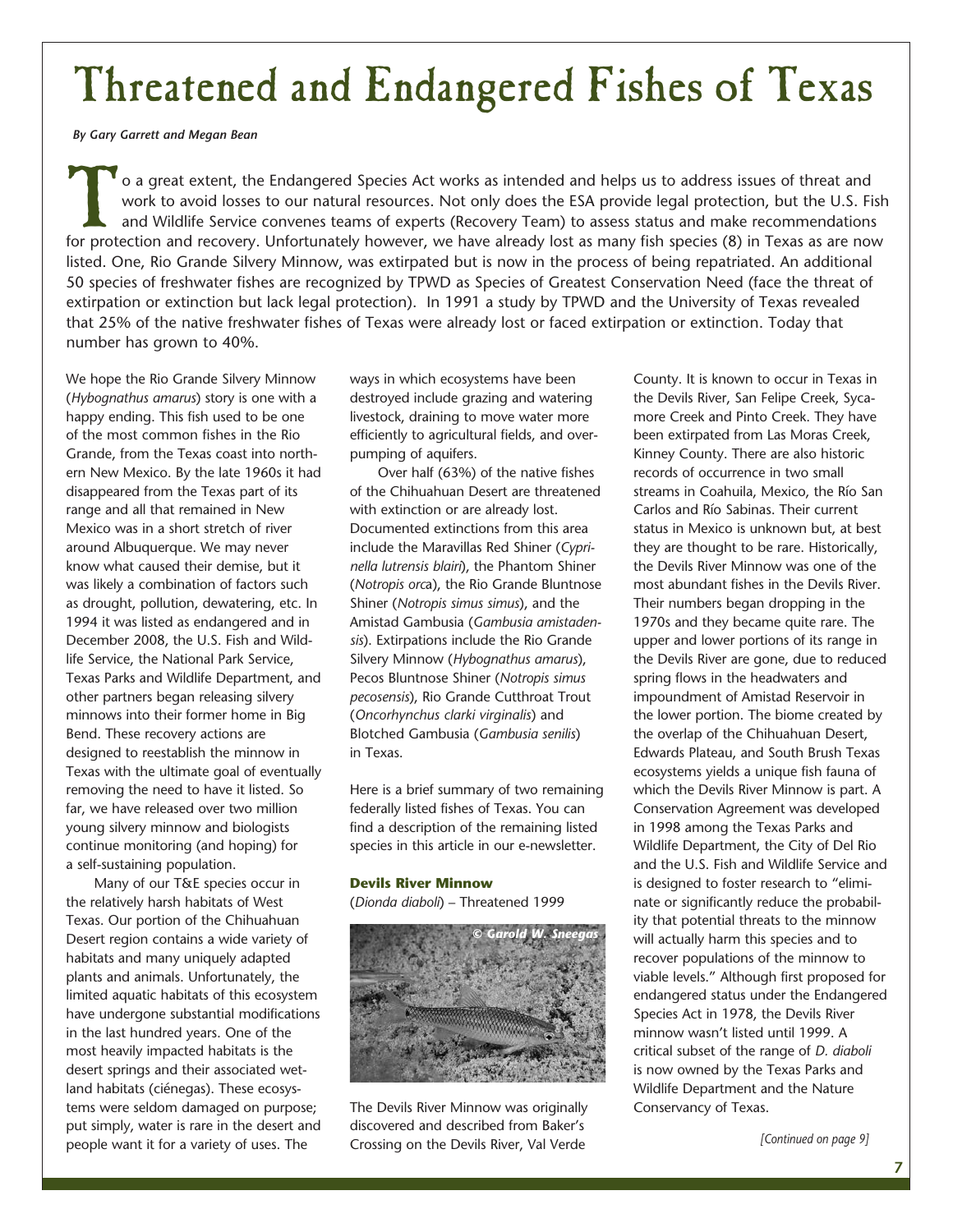## Texas Prairie Dawn Conservation Success in Houstlandia *By Jason Singhurst*

Exas prairie dawn (*Hymenoxys texana*) or prairie dawn is a member of the sunflower family and a globally rare endemic plant (found nowhere else but Texas). Prairie dawn is a small, slender, tap rooted annual with one to s rare endemic plant (found nowhere else but Texas). Prairie dawn is a small, slender, tap rooted annual with one to seven stems that range between 1.5 to 7 inches tall. The plants are erect to spreading and usually leafless below branches. The plants arise from a rosette in late December or January with somewhat fleshy leaves. The yellow flowering plants bloom from late February through April.

Prairie dawn is restricted to the Gulf Coastal Prairies in the upper coast of Texas with its core range centered on Houston (Fort Bend and Harris counties) with two disjunct isolated prairie populations, one in Greg County and one in Trinity County. The species was first collected in 1889 near Hockley, Texas, in Harris County, by F.W. Thurow. Hockley is renowned by many geologists for its famed Hockley Salt Dome, a mound or columns of salt that rise above parent geology to the surface. Until 1970, the prairie dawn species appeared to have vanished from Texas botany. It is not listed in *Texas Plants – A Checklist and Ecological Summary* by Dr. Frank Gould (1962). Correll and Johnston (1970), in the *Manual of the Vascular Flora of Texas,*  state "Rare in sandy soils near Hockley and Houston, Harris County, probably extinct (no known collections after 1900)." In 1981, James W. Kessler discovered three populations growing in "buffalo wallows" or small depressions in Harris County, these being the first known collections of this species since 1889-90 (Mahler 1983).

Prairie dawn is limited to 'saline prairies' with cryptogamic soils within the Houston Coastal Prairie dominated by gulf coast muhly (*Muhlenbergia capillaris*). Many of the species that occur in these rare saline prairies are absent from or uncommon in adjoining vegetation. These soils are shallow, saline, and support a moderate diversity of annual and perennial herbs that commonly occur in barren slicks and at the base of mima mounds (Bierner 2005). It is thought that the natural pattern of disturbance (droughts, fires, and floods) is necessary to maintain the areas, though the exact role disturbance may play is not clear.

Prairie dawn was listed as endangered by U.S. Fish and Wildlife Service (1986). The founding information was assembled by Bridges (1988). Approximately 60 occurrences (TxNDD 2013) of prairie dawn have been recorded, these primarily in Harris County. Unfortunately, many of these occurrences have been lost to development. Today, there are only 11 occurrences; nevertheless, huge conservation strides have moved the bar forward

towards recovery of this species in 'Houstlandia' (greater Houston area).

After the 1981 rediscovery, prairie dawn was documented at Addicks and Barker reservoirs in 1986, lands owned by the United States Army Corps of Engineers (USACE). Addicks and Barker reservoirs are located near the intersection of Interstate 10 and State Highway 6, in the upper watershed of Buffalo Bayou. The 26,000 acres that make up Addicks and Barker reservoirs are publicly accessible and provide flood damage reduction along Buffalo Bayou downstream of the reservoirs and through the center of the City of Houston. This amazing tract of land also contains large populations of prairie dawn. Since the 1986 discovery, extensive botanical surveys have been conducted, which has resulted in many populations of prairie dawn found throughout this landscape. USACE has conducted annual monitoring surveys and population estimates. USACE has also utilized Geographic Information Science (GIS) and Global Position System (GPS) tools to map populations and provide this data to Texas Parks and Wildlife

*[Continued on page 9]*

**Dr. Larry Brown, Anita Tiller, and Nancy Shackelford estimate prairie dawn populations in a saline prairie.** *© Jason R. Singhurst*

**8**

#### **Hymenoxys texana***. © Jason R. Singhurst*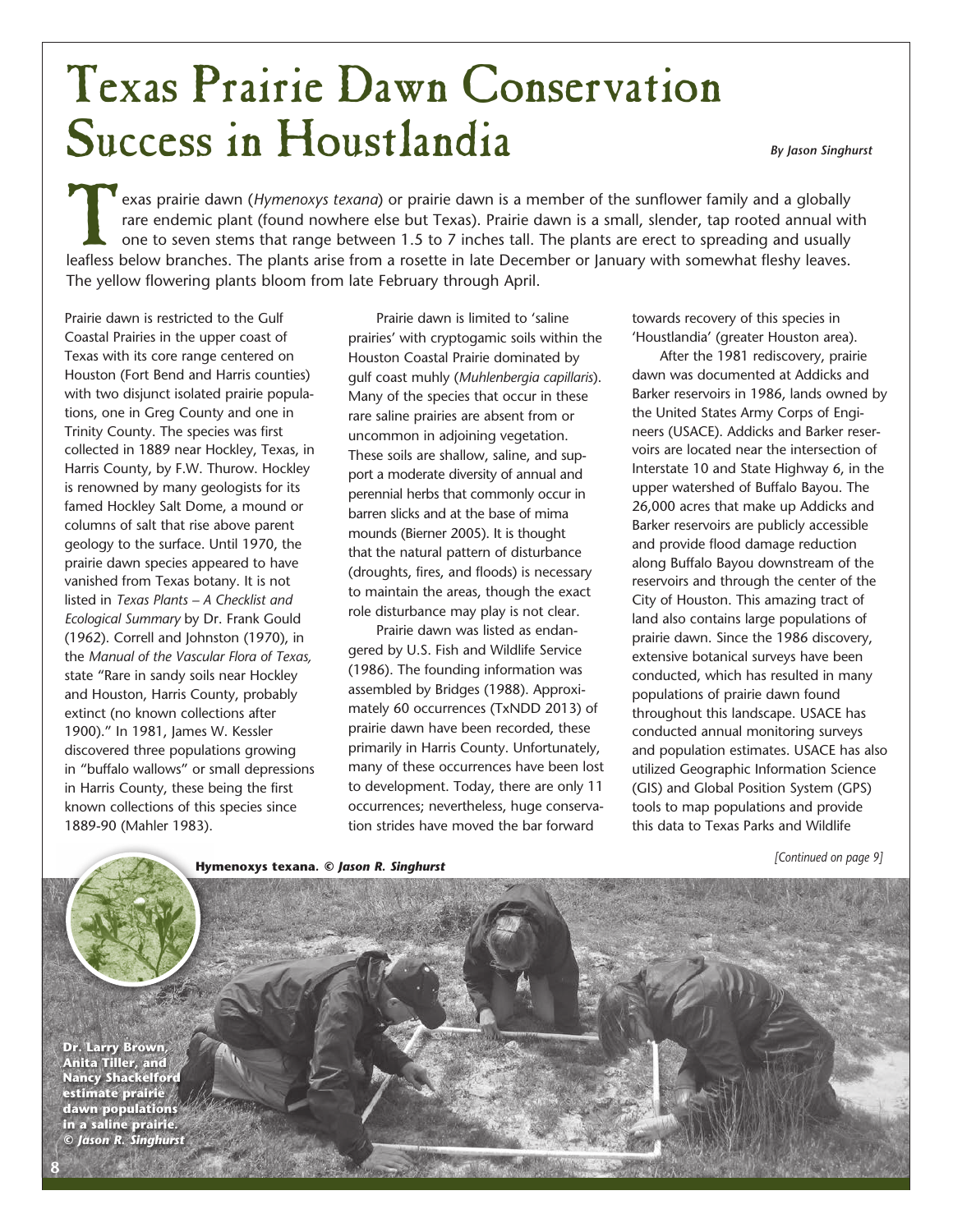Department's Texas Natural Diversity Database. USACE has also mapped invasive plants that occur adjacent to or within the saline prairies that prairie dawn inhabits. USACE is utilizing this digital data within their natural resource plan with application to reduce invasive plants such as Chinese tallow, Macartney rose, and deep-rooted sedge that threaten prairie dawn populations.

Katy Prairie Conservancy (KPC), is a local land trust organized for the preservation of the remaining Katy Prairie remnants in northwest Harris County, near the city of Katy. KPC owns and manages a total of 18,000 acres of conservation land which includes two extremely significant prairies, Warren Prairie (285 acres) and Jack Road Prairie (511 acres) that were purchased as conservation areas to preserve two large prairie dawn populations. Warren and Jack Road prairies lie adjacent to the Hockley Salt Dome. These prairie dawn populations have been surveyed almost annually since 2003, and in 2008-2009, a census was conducted by Wesley Newman, KPC Conservation Stewardship Director, Nancy Shackelford (University of Western Australia) and Jason Singhurst (Botanist, TPWD) to estimate the population size.

A population of prairie dawn documented back in 1988 was purchased through mitigation funds and is now owned by Harris County Parks and called Prairie Dawn Preserve. This preserve is being managed by Anita Tiller, a botanist with Mercer Arboretum, in north Harris County.

Harris County Parks also owns a tract of land in southeast Harris County called the Native Coastal Prairie Preserve, adjacent to Ellington Field Airport. This prairie landscape is also referred to as Armand Pothole and sits on a salt dome. This preserve, also purchased through mitigation funds, had been neglected for several years which has allowed invasive woody plant growth (primarily Chinese tallow). However, recent discussion with Harris County Parks and Coastal Prairie Partnership to conduct ecologically sound management of invasive plants within the preserve looks promising.

Harris County Flood Control owns Willow Water Hole Prairie in south Harris County and is restoring this natural pocket prairie and planning interpretive signage. Not yet open to the public, plans for public visitation are in the works.

These are some of the gold star highlights with respect to migration towards recovery of prairie dawn throughout its restricted global range. Prairie dawn is also accompanied in the highly restricted saline prairie habitat with several other globally rare endemic plants, including coastal gayfeather (*Liatris bracteata*), Houston daisy (*Rayjacksonia aurea*), Texas windmill grass (*Chloris texana*), and three-flowered broomweed (*Thurovia triflora*). Therefore, each conservation success for prairie dawn benefits one or more additional globally rare

plants. The road to full recovery for prairie dawn since its rediscovery in 1981 is still far out on the horizon, but these land acquisitions, restoration, management, and partnerships are making great progress for this unique yellow flowering Texas wildflower.

**Jason Is a botanist with Texas Parks and Wildlife Department working out of the Austin Headquarters.**

### **References:**

Bierner, M.W. 2005. *Hymenoxys*. In: Flora of North America Editorial Committee, eds. 1993+. *Flora of North America North of Mexico* 12+ vols. Oxford Univ. Press, New York and Oxford. Vol.21.

Bridges, E.L. 1988. Endangered species information system species workbook for *Hymenoxys texana*, part II. U.S. Fish and Wildlife Service, Washington, D.C. 43 pp.

Correll, D.S. and M.C. Johnston. 1970. Manual of the Vascular Plants of Texas. Texas Research Foundation, Renner.

Gould, F. W. 1962. Texas Plants – a checklist and ecological summary. MP-585. Tex. Agri. Exp. Sta., College Station.

Mahler, W.F. 1983. Rediscovery of *Hymenoxys texana* and notes on two other Texas endemics. Sida 10:87-91.

Texas Natural Diversity Database (TxNDD), 2013. Wildlife Diversity Program, Texas Parks and Wildlife Department, Austin, Texas.

U.S. Fish and Wildlife Service. 1986. Determination of endangered status for *Hymenoxys texana*. Fed. Reg. 51(49):8631- 8633.

### *[Threatened and Endangered Fishes of Texas, continued from page 7]*

The other locations for Devils River Minnow have been severely affected by drought and water use (Pinto Creek and Sycamore Creek) and establishment of the exotic armored catfish (San Felipe Creek).

### **Arkansas River Shiner**  (*Notropis girardi*) – Threatened 1999



The Arkansas River Shiner is a small, streamlined minnow that has evolved for life in shallow braided channels of wide sandy prairie rivers in the Arkansas River system. Like many prairie minnows, they spawn after heavy summer rains and their eggs drift with the water current and develop as they are carried downstream. Historically, the Arkansas River Shiner occupied all of the major river tributaries to the Arkansas River in the Great Plains including the Cimarron, North Canadian and Canadian rivers as well as the Arkansas River. This species has been in decline since the 1950s, and has been extirpated from nearly 80% of its historic range. The current range of **© Garold W. Sneegas** the Arkansas River Shiner is mainly in the Biologist.

Canadian River in Oklahoma, western Texas and eastern New Mexico. An isolated population occurs in the Pecos River in southwestern Texas where they were accidentally introduced. Channelization of the Arkansas River has permanently altered and eliminated suitable habitat and is largely responsible for the extirpation of the species within the Arkansas River in Arkansas and Oklahoma. In addition, habitat loss, alteration of river flow from reservoir construction and pumping from the watershed for irrigation has had detrimental effects.

**Gary Garrett is Program Director for Watershed Conservation at Texas Parks and Wildlife working out of Mountain Home. Megan is a Watershed**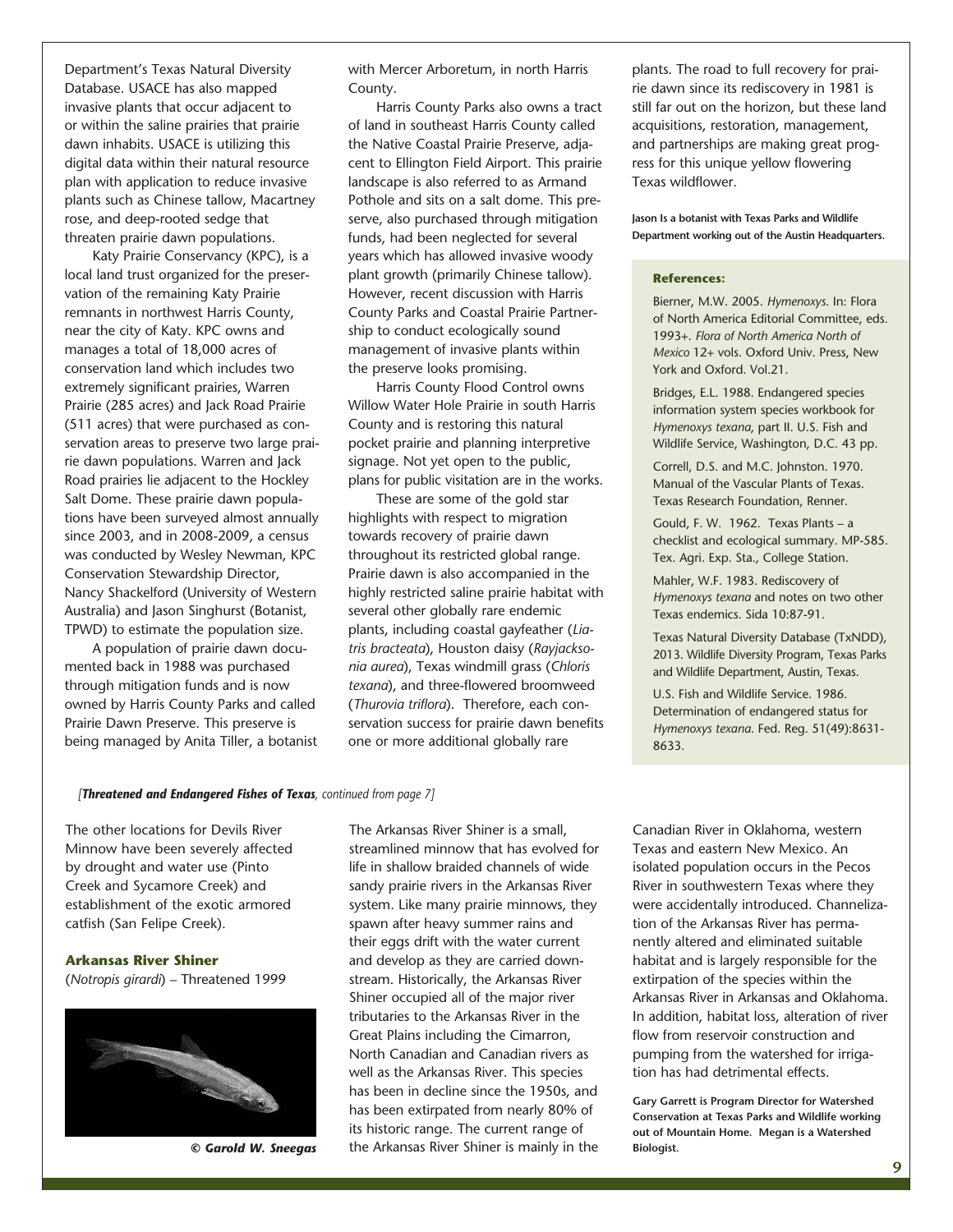## From Fatmuckets to Pimplebacks *By Marsha May*

There was once a time in Texas when all its rivers and streams supported dense populations of freshwater mussels.<br>These invertebrates were the greatest biomass in these systems. Now many of their populations are dramatical These invertebrates were the greatest biomass in these systems. Now many of their populations are dramatically in decline or gone, not only in Texas but nationwide. So why are mussels that look so much like rocks, so important?

Well, these amazing bivalves serve vital functions in aquatic ecosystems, and one of the most vital functions is as a natural vacuum cleaner. Their main diet consists of bacteria and plankton (tiny plants and animals). They keep the water clean and clear as well as serve as habitat for other aquatic animals such as benthic microinvertebrates (hellgrammites, dragonfly larva, damselfly larva, etc.). Why are we losing these important animals? Scientists believe that there are a number of reasons, but the number one reason is loss of habitat. The environments where these animals live are impacted by a host of hardships from siltation from construction sites, building of dams changing the dynamics of the habitat, and runoff of pollutants from the surrounding terrain, to name a few.

As many as 52 out of the 300 or so species of freshwater mussels found in North America inhabit Texas' water bodies. Texas heelsplitter, threehorn wartyback, Rio Grande monkeyface and western pimpleback epitomize some of the wacky names of these once abundant creatures. The Rio Grande monkeyface has not been seen alive in Texas since 1898. This species is presumed to be extinct. Only one mussel species in Texas is listed as federally endangered, the Ouachita rock-pocketbook. Most surviving populations of this species are restricted to Oklahoma and Arkansas. Texas has only two records and neither were found alive. In January of 2010, 15 native freshwater mussel species in Texas received a state status of threatened. Six of those 15 species are now candidates for federal listing. Those six species are: Texas hornshell, Texas fatmucket, golden orb, smooth pimpleback, Texas pimpleback, and Texas fawnsfoot. The last five of those six species can be found in the rivers and streams of Central Texas.

Texas Mussel Watch is a Texas Parks and Wildlife Department project designed to get citizens involved in

collecting important data on Texas' freshwater mussels. Through attending a workshop, volunteers are placed on a Texas Mussel Watch scientific permit allowing them to legally handle animals and shells in the field. Data collected on rare species by Texas Mussel Watch volunteers goes directly into the Texas Natural Diversity Database (www.tpwd. texas.gov/huntwild/wild/wildlife\_diversity/txndd/). The mission of the Texas Natural Diversity Database is to manage and disseminate scientific information on rare species, native plant communities, and animal aggregations for defensible, effective conservation action.

You can find more information on Texas Mussel Watch along with workshop dates and information on other Texas Nature Tracker projects at www.tpwd.texas.gov/tracker.

**Marsha is a Program Specialist coordinating the Texas Mussel Watch out of Austin.**

#### *[The Back Porch, continued from the back]*

and so the species is proposed for listing simply to protect it from our lack of data. Other causes for listing a species might be rapidly declining or fragmenting habitat or a habitat feature that is experiencing increased or diverse pressure from development.

Whatever the cause, the most effective tool in determining whether a species should be listed, or should not be listed, is a good data set that we can turn to in order to make meaningful decisions about the status of the species in question. In Texas, this data set is the Texas Natural Diversity Database, housed and maintained at Texas Parks and Wildlife Department. This database is populated from many sources, some of which are our citizen science projects, our biological assessment teams and data from

our various biologists across the state obtained with permission from landowners and observations.

Another great tool in preventing the listing of a species comes with the implementation of conservation agreements in which stakeholders in the area affected by the listing agree to cooperate in identifying, protecting and enhancing critical habitat features for the benefit of the species. This has been used in a number of cases, one of the most notable being the development of ciénegas in West Texas to protect desert pupfish.

Texas currently faces the potential listing of a large number of species, many of which we simply do not have the necessary data to act on. You can help by getting

involved in various citizen science projects looking for and monitoring species of concern, or by simply providing data when species we track through the TXNDD are seen.

As the sun was setting, the air came alive with the high pitched trill of toads – the Houston toad was calling again. That was several years ago, too. Since then, development has moved into the area and the tank they once used is all but gone – and the night has gone silent around my home. With your help and using the tools available including the Endangered Species Act, we can keep this from happening elsewhere.

**Mark is an Information Specialist working with the Texas Nature Trackers program out of Austin HQ.**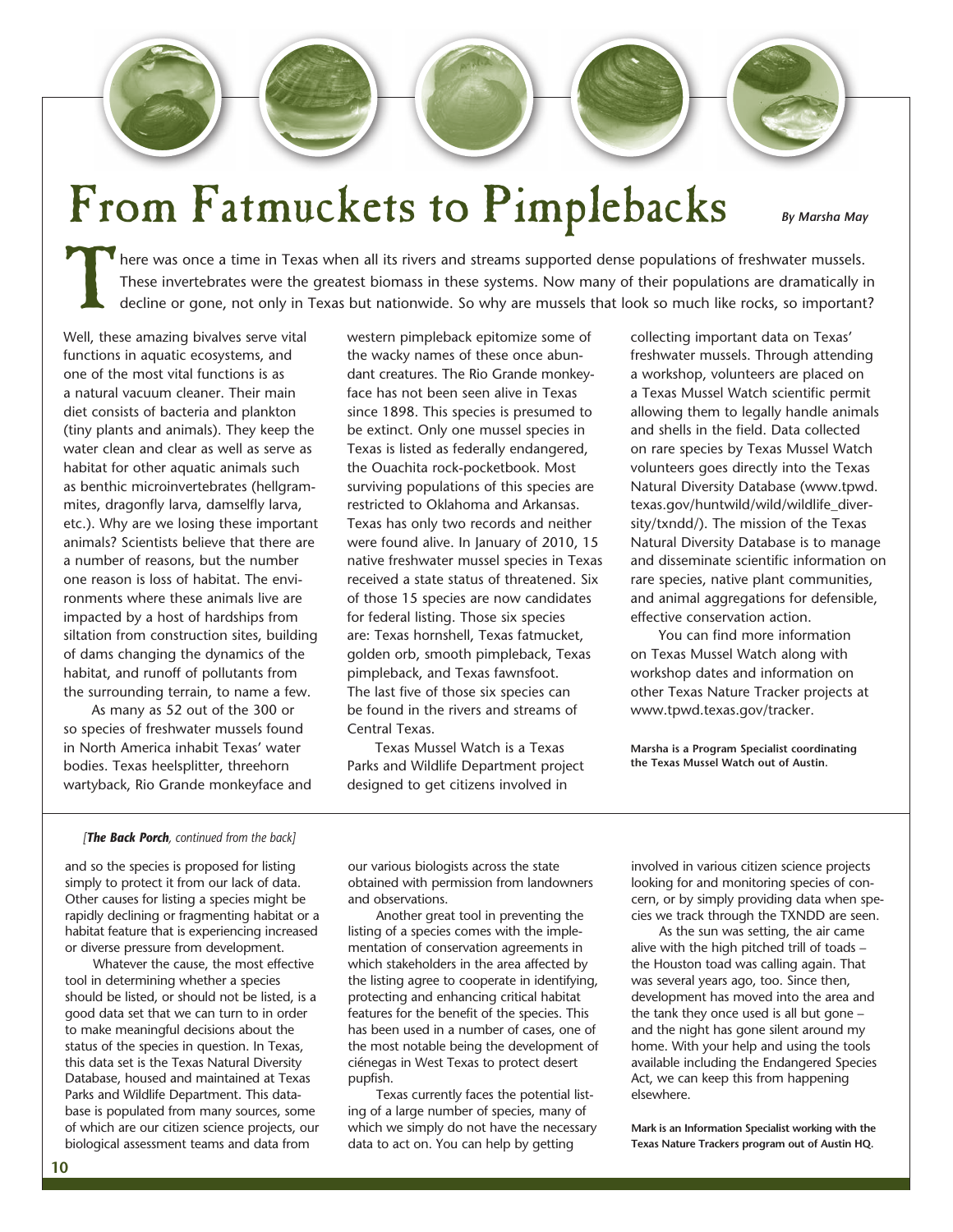# Habitips Simple things you can do on your

### **In General**

- **Monitor grazing pressure on** rangelands and move livestock accordingly
- Continue controlling feral  $\Box$ hogs
- Preserve brushy fence rows, shelterbelts and critical wildlife cover by fencing
- **Order survey kits for Texas** Nature Tracker programs such as Hummingbird Roundup and Texas Horned Lizard **Watch**

### **November**

- Monitor use and condition **The State** of key vegetation going into winter
- Move livestock off of fall food plots for wildlife
- Order spring-planted annual seedlings
- Construct brush piles needed for winter cover
- $\blacksquare$  Begin developing winter prescribed burn plans
- Disk fire lanes as needed  $\sim$
- Clean up leaf litter within your firewise defensive zone

### **December**

- Prepare fireguards for  $\overline{\phantom{a}}$ prescribed burning program
- **The State** Disk in proximity to woody cover to provide habitat interspersion for game birds
- Get prescribed burn  $\sim$ equipment ready
- $\blacksquare$  Strip disk to encourage native food resources
- $\blacksquare$  Focus on providing travel lanes and cover for birds

### **January**

- **Prepare fireguards for** prescribed burning program
- $\blacksquare$  Disk in proximity to woody cover to provide habitat interspersion for game birds
- П Get prescribed burn equipment ready

- Strip disk to encourage native food resources
- П Focus on providing travel lanes and cover for birds

### **February**

- $\Box$ Conduct prescribed burns as needed
- Begin planting annual seed- $\Box$ lings — perennials should be planted in fall
- Monitor turkey flocks
- m, Conduct mechanical brush control as needed
- Disk wetland areas to **The State** encourage moist soil plants as needed
- Look for early spring wild- $\mathcal{L}_{\mathcal{A}}$ flower blooms —mostly gold colored flowers
- $\Box$ Hummingbird migration begins
- Repair and install nestboxes  $\Box$ for the nesting season

### **March**

- $\Box$ If trained begin trapping brown-headed cowbirds
- $\Box$ Plant native grasses, forbs and legumes
- $\Box$ Conduct prescribed burns as needed
- Watch for developing П wildflower blooms
- П De-water flooded areas to encourage wetland vegetation

### **April**

- Monitor grazing to provide nesting cover and plant diversity
- Clean and store prescribed burn equipment
- П Develop a checklist of birds you see in various locations note habitat use
- $\Box$ Continue trapping brownheaded cowbirds if trained
- Protect turkey roosts in areas П with limited numbers of large trees
- **Continue monitoring** wildflower blooms

# Wild Stuff!



### **Wildlife Posters**

**Migratory Landbirds of the Southeast Common Feeder Birds of Eastern North America Common Feeder Birds of Western North America You Can Help Texas Turtles** (pictured)

\$2 each plus \$3 shipping and handling for up to 4 posters. Add \$1 for each additional poster.

Visit **www.tpwd.texas.gov/business/shop/** for order form.



### Show Your Support for Wildlife!

Help protect native non-game species like the Horned Lizard with the purchase of the Horned Lizard license plate. The cost is just \$30\*, with \$22 going directly to benefit the conservation of wildlife diversity in Texas.

Order online today and get your plate in just two weeks! www.conservation-plate.org/nature

\*In addition to regular vehicle registration fees